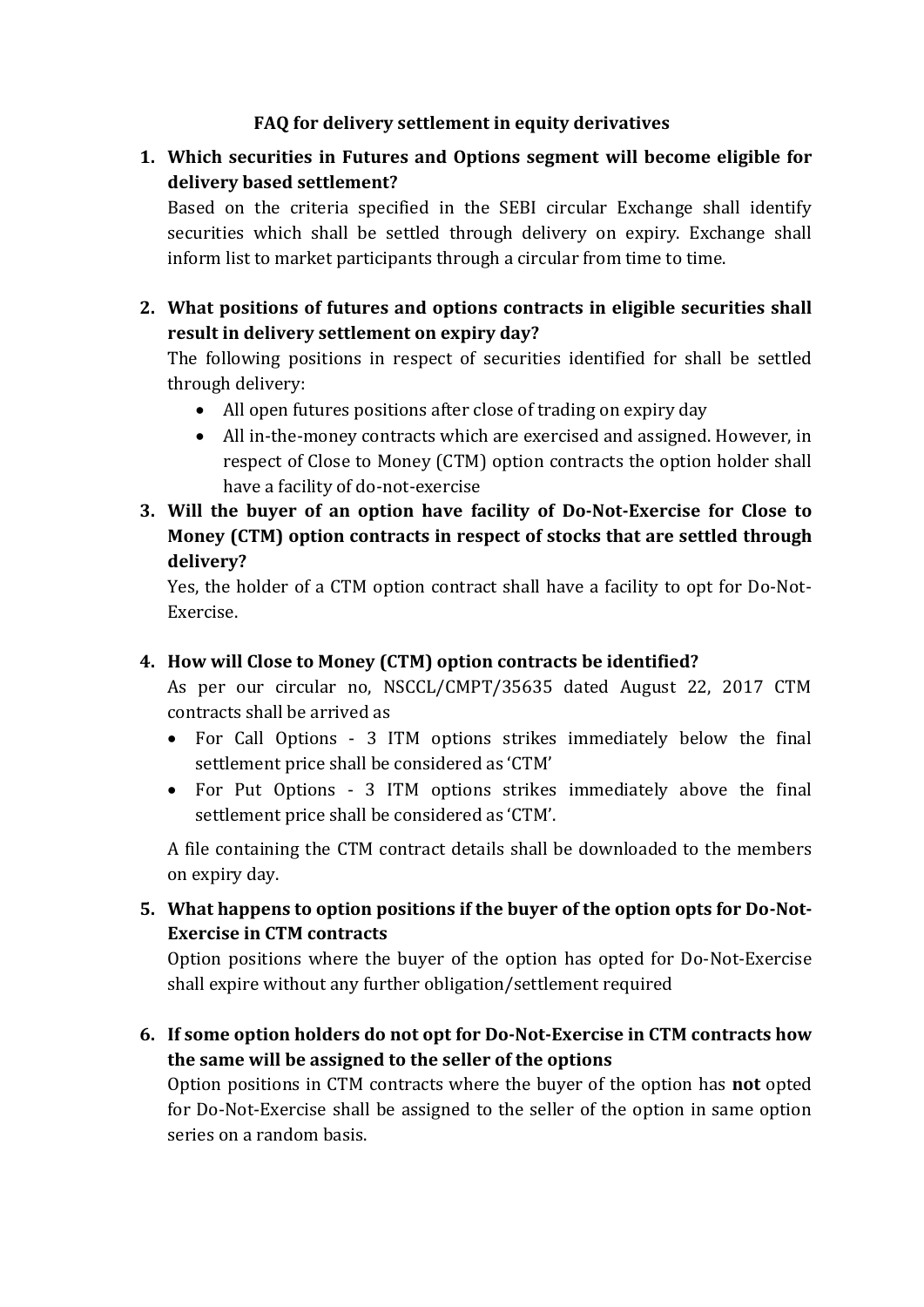# **7. How will be the quantity of stocks to be delivered as buy quantity/sell quantity shall be computed?**

The deliverable quantity shall be computed as under

- *a. Unexpired Futures*
- Long futures shall result into a buy (security receivable) positions
- Short futures shall result into a sell (security deliverable) positions
- *b. In-the-money call options*
- Long call exercised shall result into a buy (security receivable) positions
- Short call assigned shall result into a sell (security deliverable) positions
- *c. In-the-money put options*
- Long put exercised shall result into a sell (security deliverable) positions

 Short put assigned shall result into a buy (security receivable) positions The quantity to be delivered/ received shall be equivalent to the market lot \* number of contracts which result into delivery settlement

# **8. At what price will the futures and options contracts be delivery settled on the expiry day?**

The delivery settlement obligation shall be computed at following prices Futures – Final Settlement price of the futures contract Options – Strike price of the respective option contract

**9. Will a daily mark to market obligation for future contracts in addition to delivery settlement obligations be computed on expiry day?** 

**Yes**. All futures positions shall be first mark to market to final settlement price on the expiry day and the same shall be settled on T+1 day as currently being done

**10.Will assignment/exercise value computed for option contracts in addition to delivery settlement obligations be computed on expiry day?** 

**No**. As the delivery obligations are computed at strike price there shall be no assignment/exercise value computation for option contracts which shall be settled through delivery

**11.For a client having a buy obligation in futures contracts for a particular security as well as sell obligation in option contracts for the same stock or vice-versa; will such obligations in the stock computed at client level be on a net basis or gross basis?**

**Net basis,** Client level obligations shall be computed on a net basis across all futures and options contract in a security where there is a delivery settlement. Please refer to attached Annexure 2 for various examples.

**12.For a clearing member, will the settlement obligations be computed and payable on a net basis or gross basis?**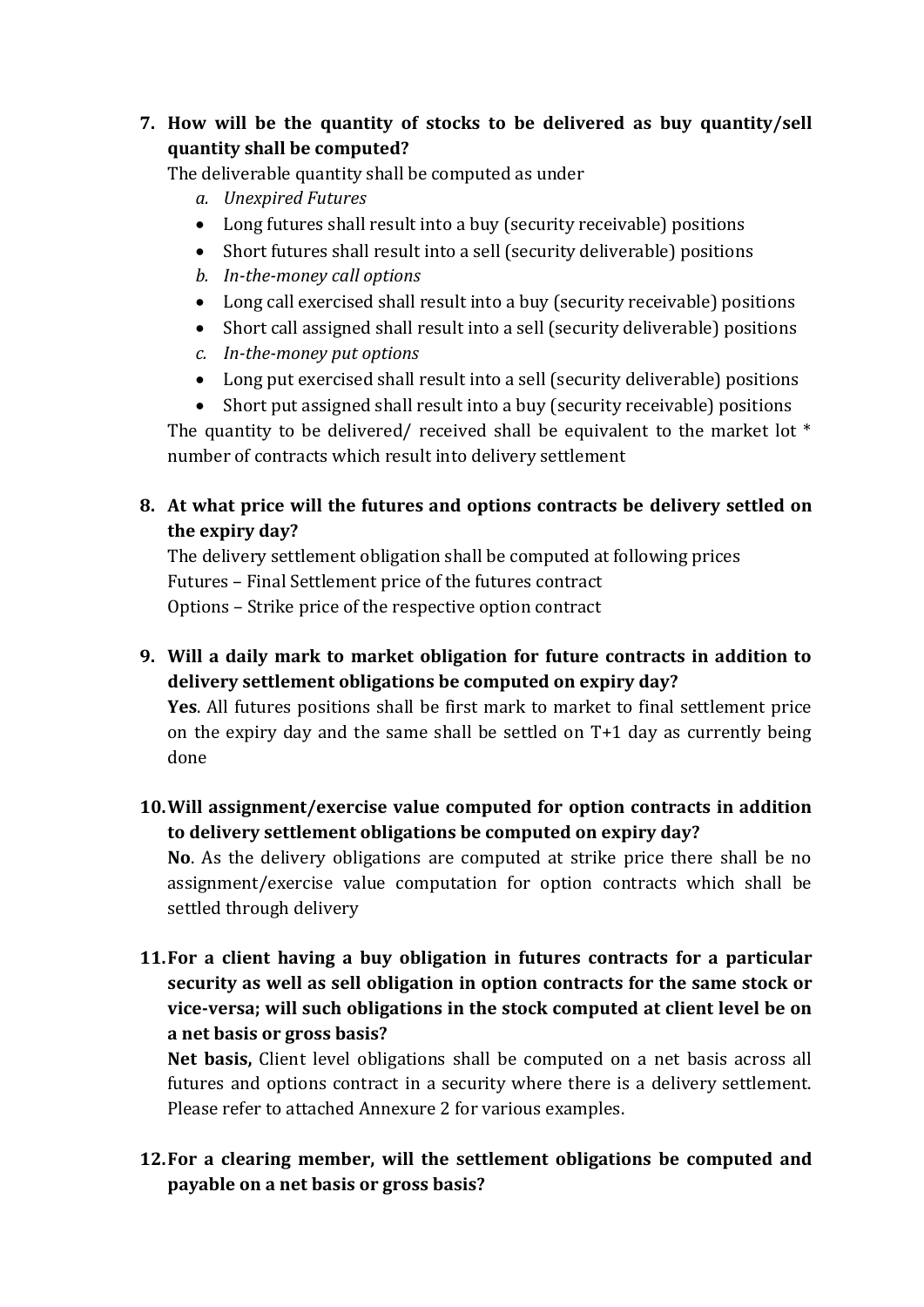Settlement obligations for a clearing member for a security shall be netted across all trading members/constituents/clients, clearing through such clearing members.

**13.Will clearing members receive break up of settlement obligations at trading member/constituent level?**

**Yes.** The obligation report provided to clearing member shall have break-up of settlement obligation at trading member and constituent level. Similarly trading member shall receive obligation at client level also.

# **14.What are the timelines for settlement of funds obligations and securities obligations?**

The delivering clearing member shall complete delivery instructions for transfer of securities to Depository pool account on settlement day by 2.00 pm or such cut-off time as stipulated by the respective depositories.

Similarly, fund pay-in shall be conducted by debit to the settlement account of clearing member by 2:00 pm

**15.Will a settlement schedule similar to Cash Market segment be made available to market participants?**

**Yes,** a separate settlement schedule with separate settlement type and settlement number shall be issued by NSCCL on a monthly basis

# **16.What will be the settlement type/market type in the depository system for delivery settlement?**

Market type in NSDL shall be

| <b>Market Type</b> | <b>Market Type</b><br><b>Market Type Description</b> |                                                       |
|--------------------|------------------------------------------------------|-------------------------------------------------------|
| Code               |                                                      |                                                       |
| 44                 | PD                                                   | PHYSICAL STK DERIVATIVE                               |
| 45                 |                                                      | <b>AUCT</b><br>STK<br><b>PHY</b><br><b>DERIVATIVE</b> |

Market type in CDSL shall be

| <b>Market</b><br><b>Type</b> | <b>Settlement Description</b>                      |
|------------------------------|----------------------------------------------------|
|                              | 63   Physical Settlement – Stock Derivatives       |
| 64                           | Auction of Physical Settlement – Stock Derivatives |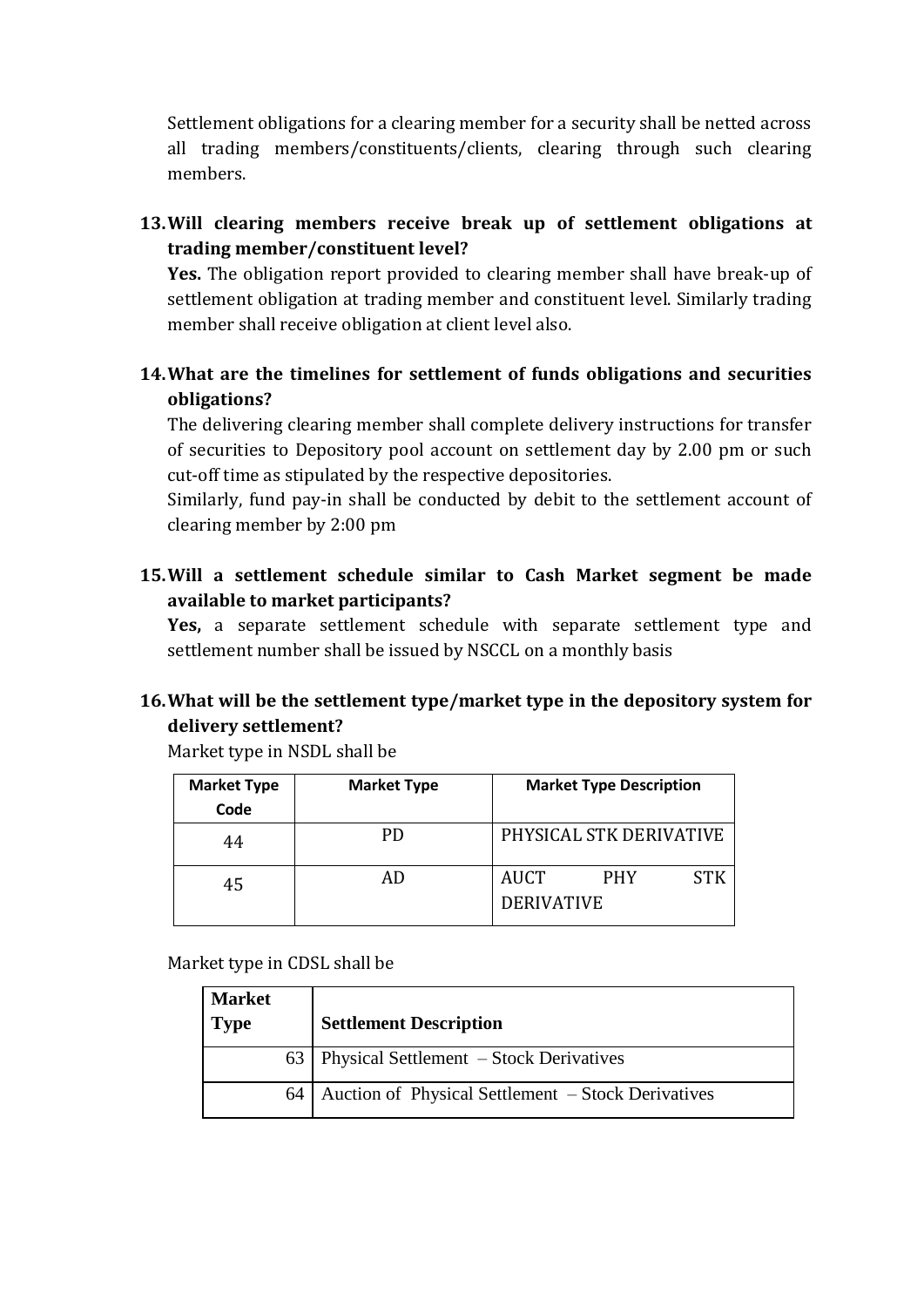**17.Is the facility of auto delivery out for pay-in instructions to depositories available for clearing members?**

**Yes.** The facility of auto delivery out shall be automatically available to the clearing members if they have availed of this facility in the Capital Market Segment

**18.Is the facility of direct client pay out of securities available to clearing members?**

**Yes.** Clearing members can provide a file to Clearing Corporation for effecting pay out to client's accounts by providing the information of client's beneficiary account as per the procedure specified by NSCCL. Please refer our circular no NSCCL/CMPT/38039 dated June 15, 2018 for detailed procedure

**19.Is the facility of securities pay out to preferred depository available to clearing members?**

**Yes. C**learing members shall have a facility to receive their payout in their preferred depository. The preferred depository shall be the same as selected by the clearing member for the Capital Market segment.

**20.Through which bank account will the funds settlement happen for F&O delivery settlement?**

Funds settlement for delivery settlement shall be from the existing primary settlement account of the clearing member in F&O segment

**21.Do clearing members need to maintain separate pool account for settlement of securities in Futures and Options segment?**

**No.** Clearing member's depository account in Capital Market segment shall be used for settlement of securities.

**22.Can trading member transfer securities for delivery settlement from their pool account to clearing member pool account**

**Yes**. Trading Members can transfer securities from their pool account to clearing members pool account in the market type specified for delivery settlement.

# **23.What will be the action taken by NSCCL for non-compliance in fulfilling fund settlement obligations?**

| S. No | Type of Non-         | <b>Penalty Charge</b> | Action                                |
|-------|----------------------|-----------------------|---------------------------------------|
|       | fulfilment           | % per day             |                                       |
| a     | Value Rs. 5 lakhs or | 0.07                  | The trading facility of the trading   |
|       | more                 |                       | member clearing through such clearing |
|       |                      |                       | member shall be withdrawn and         |
|       |                      |                       | securities pay out shall be withheld. |

The current action as mentioned below shall be taken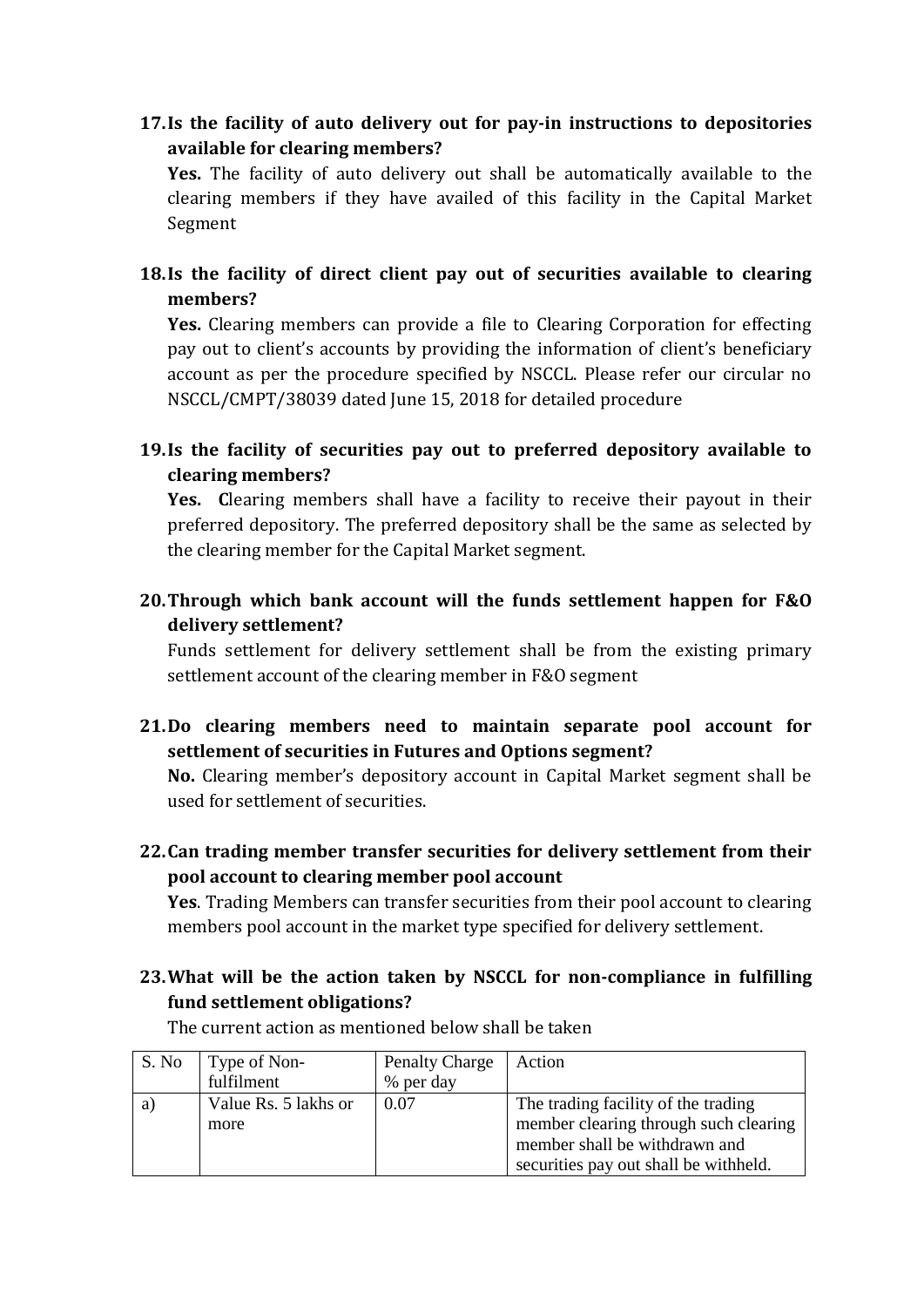| b) | Value less than Rs. 5 | 0.07 | The amount shall be blocked from the     |
|----|-----------------------|------|------------------------------------------|
|    | lakhs                 |      | collateral of clearing member.           |
|    |                       |      | If in the last three months, the member  |
|    |                       |      | is short over Rs. 2 lakhs on six or more |
|    |                       |      | than six occasions, The trading facility |
|    |                       |      | of the trading member clearing through   |
|    |                       |      | such clearing member shall be            |
|    |                       |      | withdrawn and securities pay out shall   |
|    |                       |      | be withheld.                             |

### **24.How will securities shortages be handled?**

For securities short-delivered, NSCCL shall conduct a buy-in auction for such securities in the Capital market segment of the Exchange. If auction is unsuccessful, or there is a short delivery in auction settlement, the shortages shall be financially closed out.

### **25.Will there be any debit for security shortages?**

**Yes.** Clearing member who fail to deliver shall be debited by an amount equivalent to the securities not delivered valued at valuation price. The valuation price shall be the closing price of such securities in Capital Market Segment of the Exchange, on the immediate trading day preceding the pay-in day for the securities.

# **26.When will be the valuation debit collected?**

Valuation debit shall be collected from the clearing member settlement amount alongwith the funds pay-out of the delivery settlement.

**27.What are the timelines for conducting buy-in auction for securities shortages?**

The buy-in auction shall be conducted on Expiry+3 days along with the auction conducted for Capital Market Segment. Currently, auction is conducted at 2.00 pm.

**28.What will be the series for auction being conducted to handle shortages in pay-in of securities?**

Auction shall be conducted in a separate series "AF"

# **29.When will be settlement for auction conducted?**

Settlement for auction shall be conducted on Expiry + 4 day along with auction settlement for capital market segment.

# **30.Will there be a separate settlement type for auction settlement?**

**Yes.** There shall be a separate settlement type and settlement number created for auction for shortages in F&O delivery settlement which shall be informed in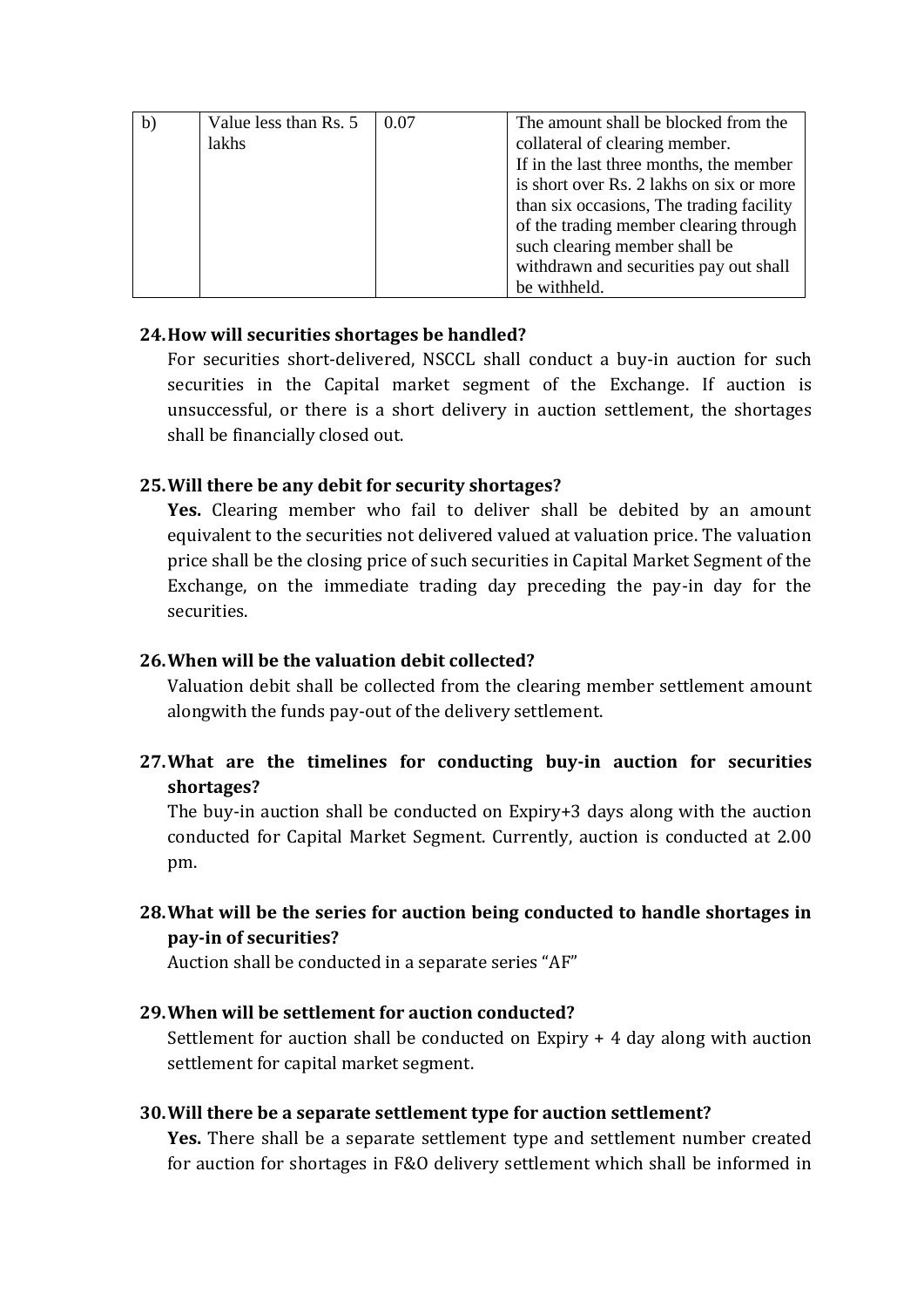the monthly settlement calendar. Members who participate in Auction for F&O delivery settlement (i.e have traded in series AF) should ensure that correct settlement type is selected while giving delivery instructions to depositories for making pay-in for auction settlement.

- **31.Are there any instances in which buy-in auction shall not be conducted? If yes, how will be the security shortages handled in the absence of auction? Yes,** In case a company announces any corporate action for securities then short deliveries, if any, of such securities which were to be delivered on cum basis shall be directly closed out. In such cases, shortages shall be directly closed out at the highest price prevailing in the Capital Market of the Exchange from the day of trading till the day of closing out or 10% above the official closing price on the auction day, whichever is higher, or at a price as declared from time to time by **NSCCL**
- **32.How will the securities shortages shall be handled if the securities cannot be bought in auction?**

If auction is unsuccessful, or there is a short delivery in auction settlement, the shortages shall be financially closed out at the closeout price of the security as determined in Capital Market Segment.

**33.What additional penal provisions shall be applicable for non-fulfilment of securities obligations?**

Clearing members failing to fulfil their securities deliverable obligations to Clearing Corporation shall be subjected to a penalty charge of 0.05% per day. Further, the valuation amount of the shortage shall be considered as funds shortages where shortage confirmation is not received from the bank and penal action as prescribed for Funds Settlement above shall be applicable

#### **34.What type of margins shall be levied for delivery settlement obligations?**

For positions which are to settled through delivery, margins as applicable in Capital Market segment (i.e VAR, Extreme Loss Margins, Mark to Market margins) shall be applicable and levied as delivery margins

#### **35.How will the margins be computed and at what level?**

Margins shall be computed at client level. Margins shall be levied on the net settlement obligation value for each client

#### **36.When will the delivery margins be levied?**

Delivery margins shall be levied at end of day on expiry day. The same shall be included in the end of day margin files downloaded on expiry day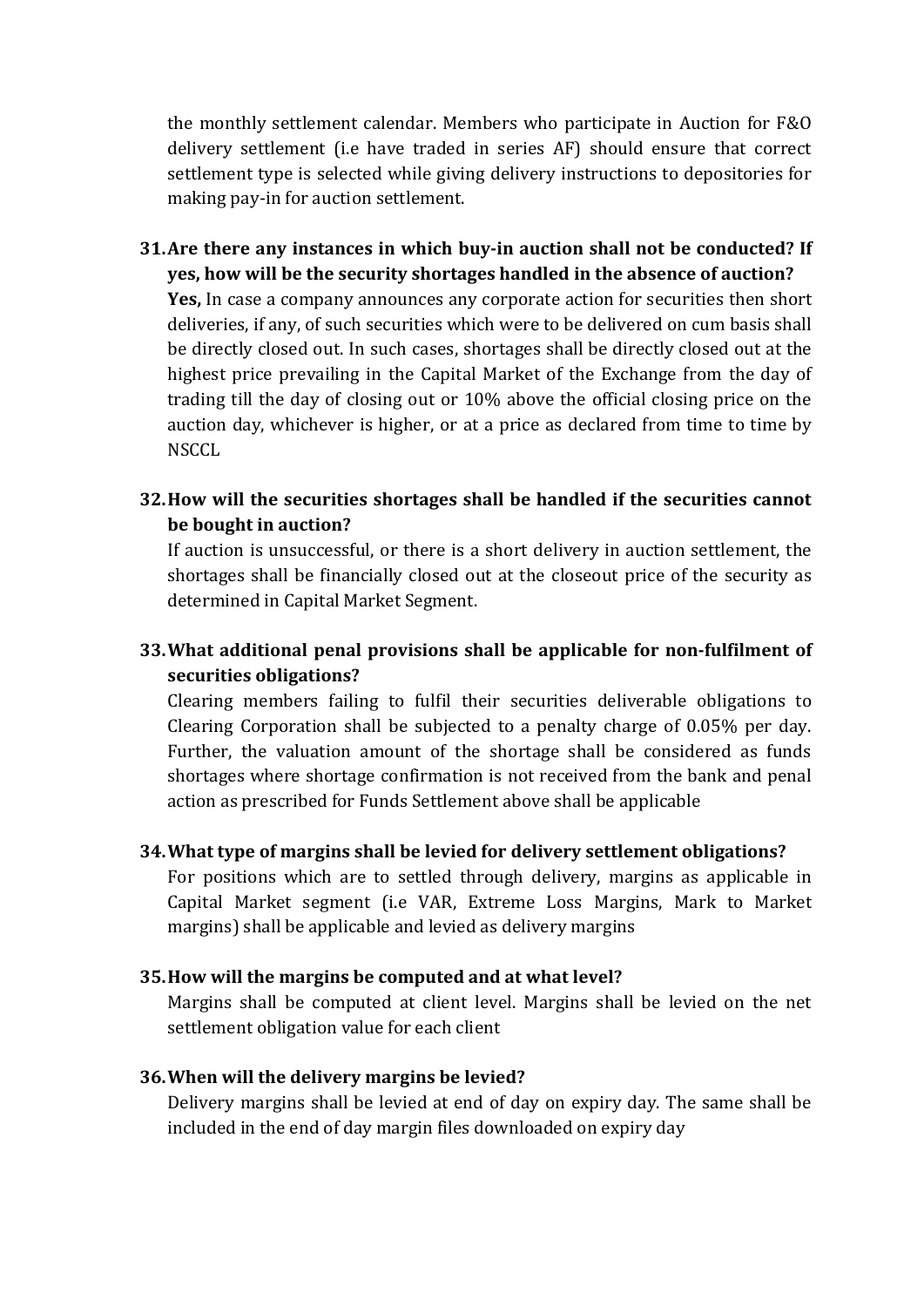#### **37.Till what time the margins levied shall remain applicable?**

Delivery margins shall be released on completion of settlement or on early payin.

#### **38.How will delivery margins information available to members?**

Client level delivery margins shall be included in MG12 and MG13 files. Additionally, break up of client wise, security wise delivery margins shall be provided in additional reports (DLMG01 and DLMG02)

# **39.Will assignment margin currently levied on in-the-money option contracts on expiry continue to remain applicable?**

Assignment margins shall not be computed on positions which shall be identified for settlement.

#### **40. How can clearing members make early pay-in of funds and securities?**

Clearing members can make the early pay-in of securities through either of the depositories viz NSDL and CDSL. In NSDL, clearing members shall deliver the securities to their pool account and execute irreversible delivery out instructions through their Depository Participant for the particular settlement. In CDSL, clearing members can transfer the security to their early pay-in account with CDSL for Capital Market segment with Clearing Corporation. Members are requested to contact their respective DP's for details on procedure to be followed for doing early pay-in at the depository.

Clearing members shall make early pay-in funds through a screen-based request in the Collateral Interface for Members (CIM). The benefit for the same shall be provided on confirmation of funds from the respective Clearing Bank.

### **41.What will be timelines for making early pay-in of funds and securities?**

Early pay-in can be done from expiry day till settlement day before the settlement cut-off time.

#### **42.Can early pay-in benefit be availed before expiry of the contracts?**

Clearing members can make early pay-in on expiry day and the benefit of the same shall be provided on expiry of contracts. Accordingly, for such positions where early pay-in has been received no delivery margins shall be levied

#### **43.How will the early pay-in of funds/securities be allocated?**

Early pay-in of securities shall be allocated to clients having net deliverable position, on a random basis. In order to ensure that benefit is received to the relevant clients, clearing members are advised to provide the details of the clients to whom early payin benefit is to be provided through a file upload. Details of file upload are available in our circular no NSCCL/CMPT/38039 dated June 15, 2018.